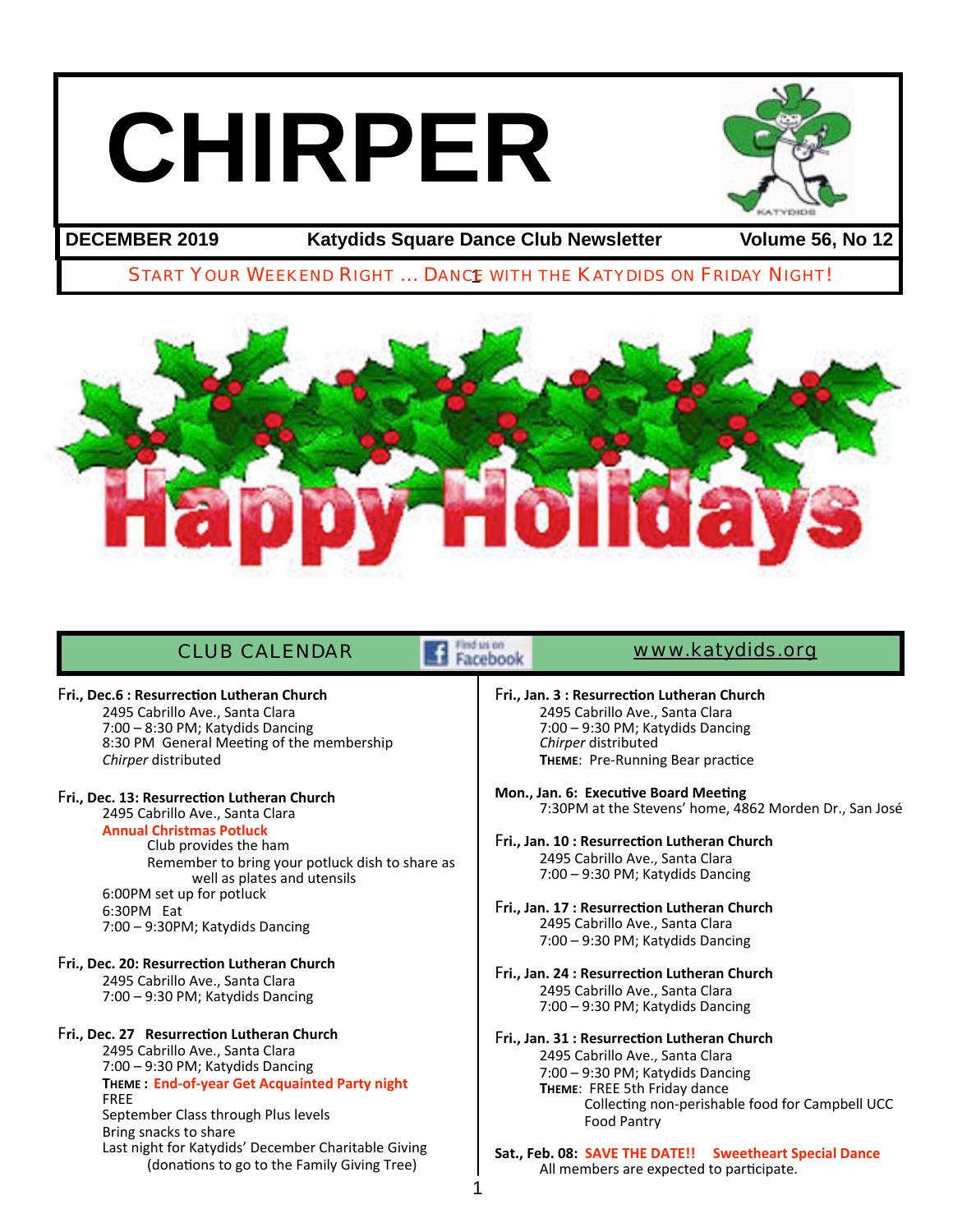# SQUARE HEAD ASSIGNMENTS and DUTIES

| Dec. 06  Stevens           |
|----------------------------|
| Dec. 13 Braaten / Clark    |
| Dec. 20 Stevens / Matolyak |
| Dec. 27 Willey / Pitts     |

Jan. 03:.......Wilser / Dixon Jan. 10:.......Franger / Moore Jan. 17:.......McManus / Standridge Jan. 24\_ ......Village / Schwartz Jan. 31:.......Oros / Matolyak

#### **Before the dance:**

- Notify the Super Square Head, Stephanie Stevens, (408-871-9525) of any needed changes to assigned dates.
- The designated Square Heads should arrive by 6:15 PM.and stay until clean up is finished around 9:45 PM. A Katydids member with a key will open the doors and will secure the hall at end of evening.
- Check the restrooms for supplies & tidiness.
- Make coffee (located on Katydids' shelf in the storage room) and ice water using provided plastic cubes stored in plastic ziplock bags in the freezer.
- Sweep the floor as necessary & set up the sign-in table.
- Set up at least 24 chairs. Bring out more chairs as needed.
- Set up drinks and supplies on counter.
- Place snacks, located on the Katydids' shelf in the kitchen, on the back table at back of the hall along with paper goods, hand sanitizer and flyers
- Set up Club banner located in white tube in closet; open legs and hang banner from top of tube.
- Set up the easel & board to receive the birthday/anniversary dates provided by the Treasurer.
- Check the member sign-in list to see if we have any members on LOA. If they attend, they pay a \$5.00 donation..

# **During Club dance:**

- Welcome everyone as they enter.
- Collect a \$5.00 donation (except for Free 5th Fridays) from each guest and have them sign in. "Regular" guests check the prepared guest sheet, new guests sign the guest book.
- In the green box, there is an envelope with petty cash for making change.
- Offer 50/50 raffle tickets: 5 tickets for \$1.00.
- In the green box, there are envelopes for keeping track of money collected during the evening.
- Divide the raffle proceeds with 50% to the Club, 50% to the winner. (Note: odd dollar goes to the winner!)
- Check that coffee, water & cups do not run out during the evening.
- After announcements and raffle, feel free to dance EXCEPT for the last tip (unless you are needed to fill a square) when you will need to be putting things away and cleaning up

#### **After the dance:**

- If Treasurer is not present, pass monies collected to any Executive Board Member.
- Pack up the sign-in table items
- Pack up leftover snacks (ziplock bags are available to keep items fresh) and flyers.
- Notify Stephanie and Naomi if we need more Club flyers or *Chirpers* printed for the following week.
- Empty coffee pot and dry the cooler and pack up other supplies and return them to the shelf in storage room.
- Wipe counter and tables where needed.
- Put Club banner back in tube & return to closet (right side)
- Empty garbage can if more than half full. The dumpster is located in the side parking lot.
- Sweep up crumbs from the floor as needed.
- Return extra chairs to the storage room
- Notify the Quartermasters, Bea (408-224-8164) or Liv (408-997-2305) of any replacement supplies needed for the next week.

# DANCE EVENTS PLUS LEVEL unless otherwise noted

### Dec. 14: Family Giving Tree Benefit Dance & Toy Collection ;  **Castaways; Mainstream Level**

Resurrection Lutheran Church 2495 Cabrillo Ave., Santa Clara  $7:30 - 10:00$ PM Callers: Tork Clark, **Jim Osborne**, Thomas Allen, Bob Steele, **Roger Smith** Minimum donation: \$10 cash or \$10 value toy Bring snacks to share.

# Dec. 14: Ranchero Squares Plus Hoedown

Walters Middle School, 39600 Logan Dr., Fremont 7:30 - 8:00PM: Pre-Rounds: Sue Harris  $8:00 - 10:14$ PM Caller: Bob Baier

# **Dec. 31: Glass Slipper Ball; Rockin' Jokers**

Sunnyvale Presbyterian Church, 728 W. Fremont, SV 8:30 - 9:00PM, PreRounds: Sue Harris 9:00 - Midnight, Caller: Lawerence Johnstone [www.rockinjokers.com](http://www.rockinjokers.com) \$20 advance purchase; \$25 at the door

# **Jan 4: Running Bear Dance; SCVSDA**

St. Andrews United Methodist Church, 4111 Alma St., PA 6:45 - 7:30PM, Pre-rounds: Sue Herris 7:30 - 10:30PM; Callers: Eric Henerlau, **Jim Osborne** calling Running Bear Tip

#### **Jan. 8: Fun Night; El Camino Reelers**

St. Andrews United Methodist Church, 4111 alma St., PA  $7:15 - 9:30$ PM

#### Feb. 22: 3/4 Thru Winter; El Camino Reelers

Mainstream, Plus, A-2 St. Andrews United Methodist Church, 4111 alma St., PA  $7:15 - 10:30$ PM

# SUPPORT OUR NEWEST DANCERS!

#### **– – September Class Level – –**

Jan. 11: Snowflake Ball; CPSD Camden Community Center 3369 Union Ave., San Jose  $7:30 - 9:45$  PM Caller: TBD

**From frequent guest dancer, Ed Wayne, who has been working** *hard along with lots of local volunteers to bring this event to* the community

For those who might be interested ...

The **Annual Christmas Creche Exhibit** will be open Dec. 7 - 11th from Noon to 9pm daily.

Free admission

3865 Middlefield Rd., Palo Alto The exhibit contains unique collections of over 250 nativities from over 50 countries from 100 exhibitors of many faiths. There will be artist demonstrations, live holiday music, concert, marionette shows, and children's crafts.

Go to http://www.christmascreche.org and click on "events" to see the schedule of daily events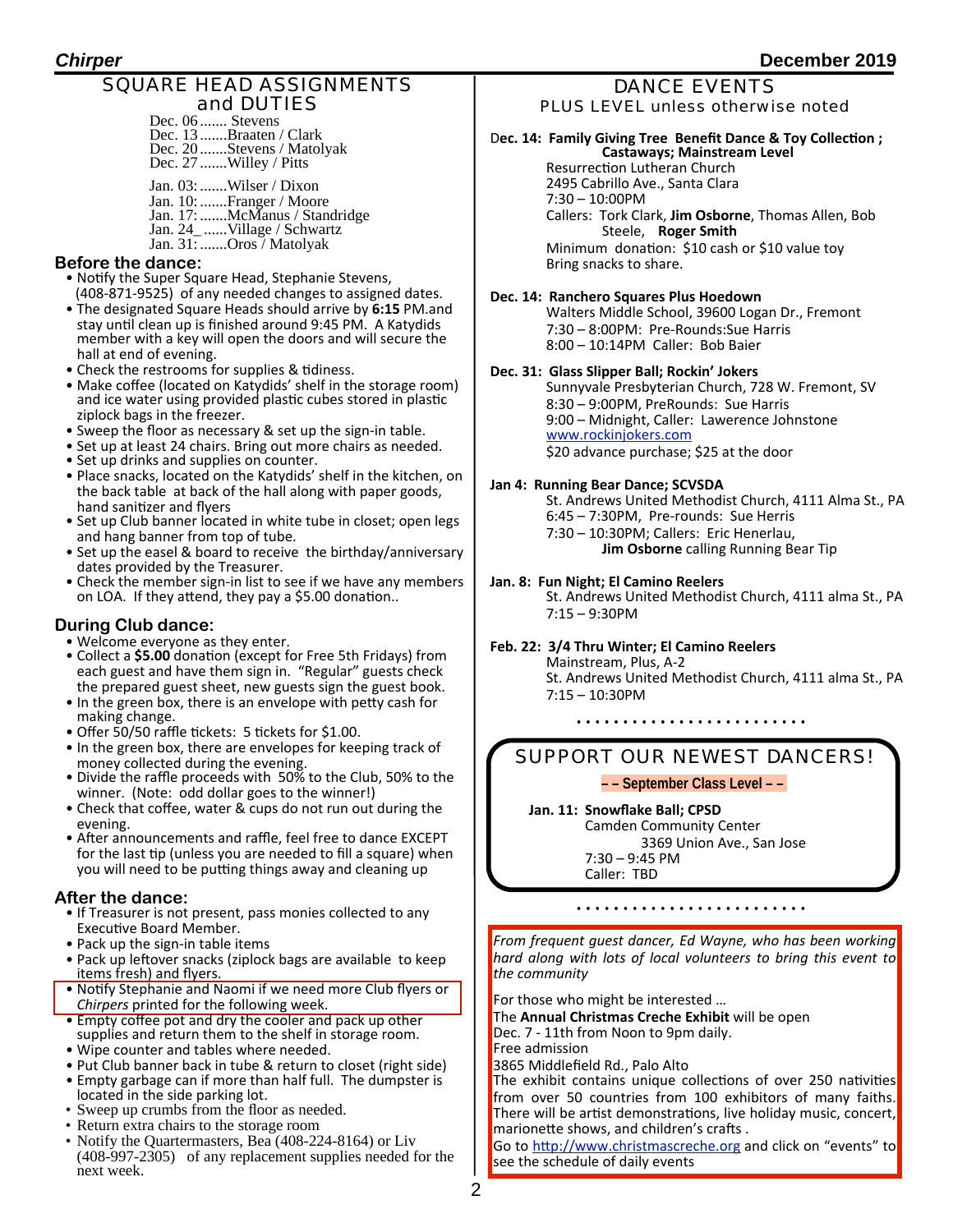# HAPPY BIRTHDAY!

**Janna Standridge...........Dec. 09**

# DECEMBER CHARITABLE GIVING DRIVE

 Who: **Family Giving Tree** When: **December 2019** 

Ends: **December 27th** 

About: The Family Giving Tree organization is in the business of granting children wishes for joy and learning. They collect donations from local

community partners and individuals. They hold two giving drives a year:

1) Holiday Wish Drive for children, seniors and the homeless where they put "tags" at select places around the area for individuals to take and fulfill the wish on the tag. If tags are not returned they have a warehouse where they also collect items and they use it as a "store" to fulfill wishes.

2) Back-to-School Backpack Drive is for children and is run much the same way as the Wish Drive



**Parker & Sue Willey.......Dec. 10**

# WINTER BEGINNER CLASSES

# **MONDAYS:**

**Bows & Beaus** Loyola Elementary School, 770 Berry Ave., Los Altos  $7:00 - 9:00$  PM Begins: January 20<sup>th</sup> Classes on  $1/20$  and  $1/27$  are FREE

# Caper Cutters

San Francisco 15 week class Starts: January 27th See Jim Osborne for further details

# **TUESDAYS:**

Swinging 21ers Fremont Elks Lodge, 38991 Farwell Dr., Fremont  $7:00 - 8:30$ PM Begins: January 14th Caller/Instructor: Bob Elling

# PRESIDENT'S CORNER

Hello Katydids and Friends,



**Annual Christmas Potluck** . . . YUM!! Then on Friday, Dec. 27th the Katydids are hosting an End-of-Year Get Acquainted Party for September Class through Plus Levels as a way to welcome newly graduated square dancers as well as those just beginning their classes. Then, to start the new year we hon Friday Jan. 3rd we will have a Pre-Running Bear Practice night.

Last Friday we were stunned to learn that the previous Tuesday found Jim at the ER getting his previously installed stents checked out and along the way found that he needed another one put in. Based upon Jim's comments at Club, it takes a techno-geek to appreciate the miracles of modern medical technology! We're glad it was a quick fix and that he is sounding as good as a finely tuned fiddle.

Last month we had Amateur Caller Night on the 15<sup>th</sup> with Art Bruns, Morris Hosoda, Ted Schmalz, and Bob Steele calling. Thank you all!! I was especially impressed with the unique tip that Morris did with two couple "squares". Very interesting indeed! 

At our Free  $5<sup>th</sup>$  Friday dance on the 29th we also collected donations of non-perishable food for the Food Pantry run by the Campbell United Church of Christ. Collectively we had two cars full of food plus checks totaling \$120. Faith King who runs the Pantry was very grateful. THANK YOU ALLI and to Pat Angotti and **Alice McManus** for taking our donations to the Pantry. The next collection date will be the 5<sup>th</sup> Friday in January.

Our December charitable giving drive will be to support the Family Giving Tree (see article to the left).

At the Executive Board's last meeting on November 11<sup>th</sup> Skip gave the Treasurer's Report in which he stated that in the last 6 months the Club has averaged a shortfall of about \$200 each month. At this rate we will be insolvent in less than 2 years and that is assuming that we keep the same number of Club members and guests. Not a good assumption I'm afraid. Therefore, the Executive Board has requested a General Meeting on Friday, December 6<sup>th</sup> (*TONIGHT*!) to discuss some of our options. Constructive comments from our guests are welcomed. We may or may not come to any conclusive decisions, however, we will start the conversation.

And, Naomi, our Sunshine gal, who sends out cards, has asked me to remind you that you need to tell her of anyone who is in the hospital, ill, or in need of a sympathy card to let her know.

**Janna** who is our Sweetheart Special Hoedown Chair says that she will be asking folks this month to head up committees. Actual sign ups for work duty and food will begin in January.

Wishing all a very happy holiday season!

# **Stephanie**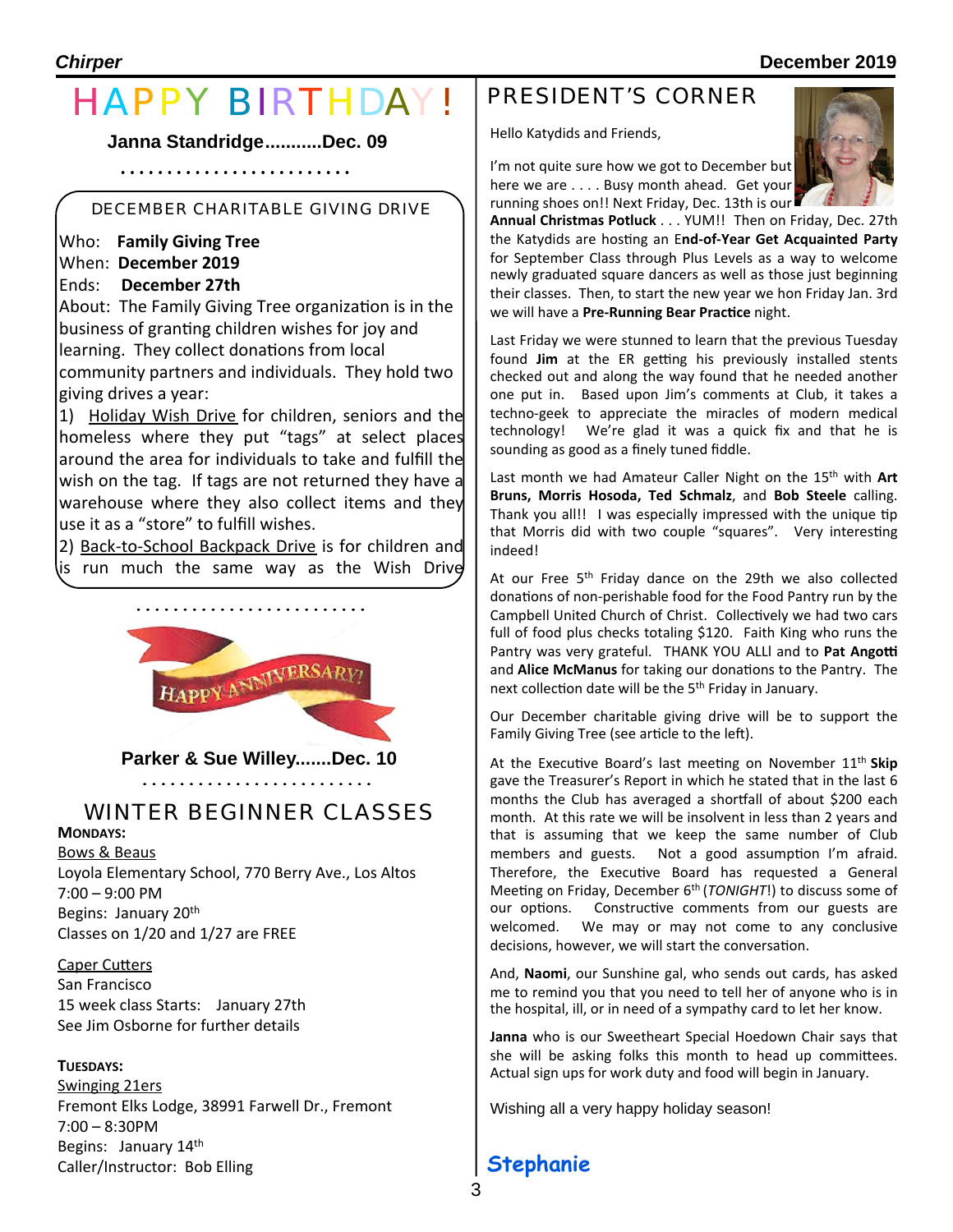# CLUB NIGHTS

# Friday, Nov. 15, 2019

JANNA & HER TURKEYS









# Friday, Nov. 22, 2019

AMATEUR CALLER NIGHT

Art Bruns Morris Hosoda Ted Schmalz Bob Steele

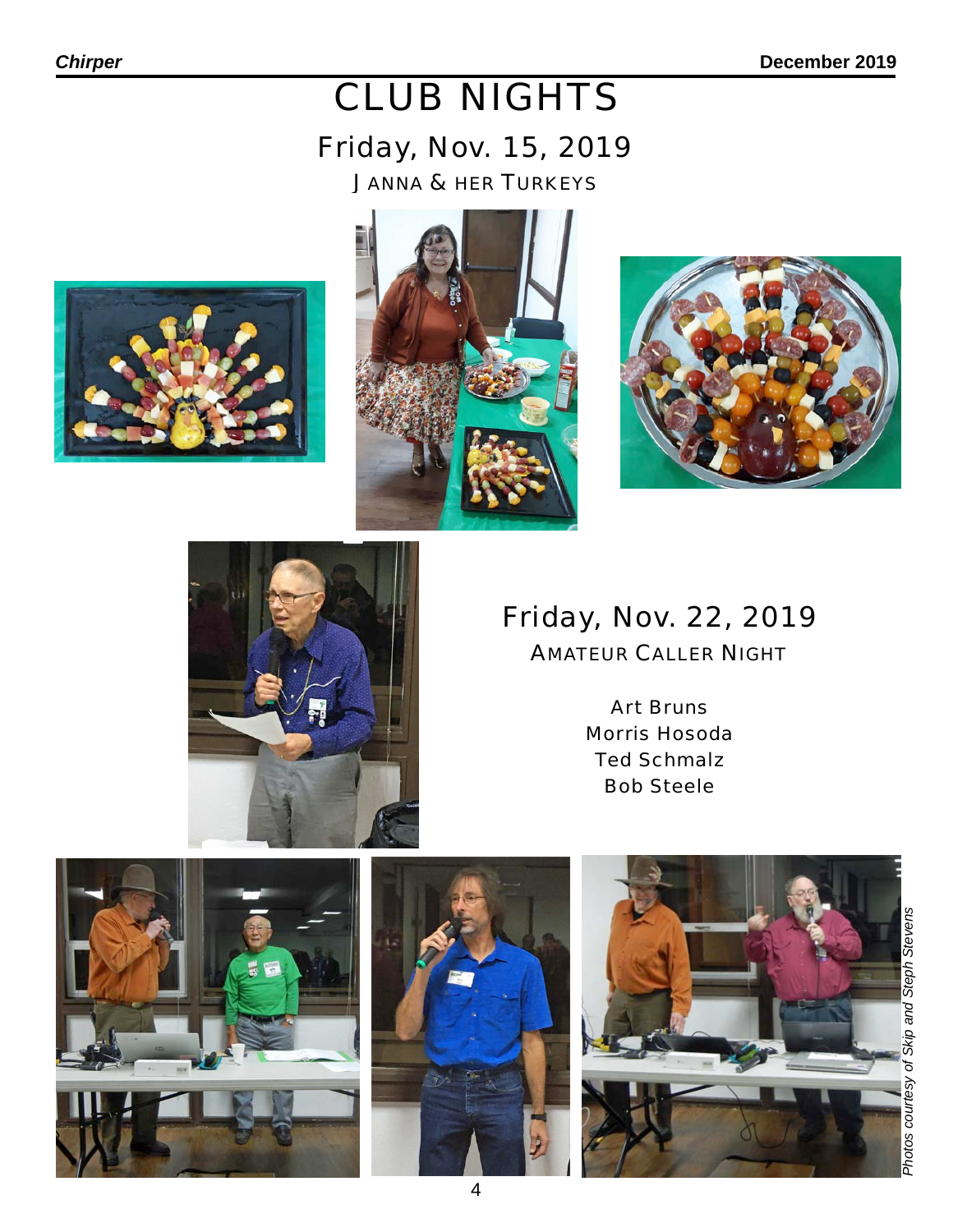### Road Gypsies are at it again! – Part 2 by Stephanie Stevens

We continued south to Madison where we spent the night and then the next morning we had arranged to visit with my 4th cousin, Scott Bovee, who lives on the Bovee Homestead in the village of Eagle. It was a rainy, dreary day, remnants of Tropical Storm Imelda that had earlier dumped 3 to 4 feet of rain in the Houston, TX area. In hopes that the rain would let up we chatted for awhile and when the rain finally let up a bit

we headed out to see the gravestone of our mutual 4th great grandmother, Jane/ Jannatje (Dodds/ Dodge) Bovee. She and her 9 children m o v e d o u t to Wisconsin in the mid-1830s. Her son, Mathias, purchased  $160$  acres to homestead. Jane's husband had died in 



New York prior to their mutual 3rd Great Grandmother Jane venturing west and she Bous Bovee Trive-1644, on the onginal<br>Bovee Homestead in Eagle, Wisconsin died not too long after Scott and Stephanie at grave of their Dods Bovee 1770-1844, on the original

they arrived in Wisconsin and is said to have been the first white woman buried in Eagle. By the way, the original 160 acres has been subdivided and Scott's land is now just 47 acres and he hires out the farming of the property.

The next day we left Madison and traveled south a bit to visit with relatives in Belvidere, IL. It being apple season we drove out to Edward's Orchards to get some of their delightfully yummy apple pie and apple cider donuts. We left Belvidere on 9/24 and headed towards Ellettsville, Indiana. We had



arranged to meet my (newly discovered) halfniece Holly Nethery and her family at a restaurant in nearby Bloomington. We were a bit late since we had forgotten to allow for a time change. It was a nice evening and eating outside was lovely in the outdoor dining area which allowed Jackie, our dog, to join us.

The next day, Holly, who had graciously arranged to take the day off work showed me around the area a bit. We visited a local university and a

winery, where, besides having a large koi pond that we walked around, had Ice Wine that is somewhat hard to come by.

The next morning we said good-bye to the lovely McCormick's Creek State Park. It was a very quiet and peaceful park. We were sorry to leave. We needed to be on our way towards Upstate New York so we headed off towards Ohio. We got as far as Springfield just east of Dayton where we happened upon the Buck Creek State Park Campground on the C.J. Brown Reservoir. It was a lovely set up and the "caretaker" of the park did a splendid job of setting up Halloween decorations.

As we were heading north the next morning I realized that we were going to be traveling close to Mt. Vernon, Ohio. This is where my great grandfather was born ... or was it in Pennsylvania? That's what I wanted to find out. We visited the local historical society and after spending about an hour and finding nothing helpful, we continued on our way and headed back to the Interstate. About half way to the Interstate Skip said he was cold and as I looked over at him I saw that his hands were shaking so badly he couldn't keep his hands on the steering wheel. He was slow to respond to my "pull over!" I finally had to be very insistent. Of course, there was no one around to help us. I finally called  $9-1-1$  and explained my problem to the dispatcher who was very helpful. We finally decided to have an ambulance sent as well as an additional driver who could drive our van to the hospital (I don't see well enough to drive in unfamiliar places) and, once we got to the hospital, while Skip was being examined, my driver helped me find a place to board Jackie. By 8:00pm Skip was admitted to the hospital with an urinary tract infection  $(UTI)$ . I spent the days with Skip and the nights "camping" in our van in the hospital guest parking lot. Three days later he was discharged and we (including Jackie) recuperated at a local hotel for a couple of days before heading north to New York. The folks in Mt. Vernon were most helpful in our out-of-the-ordinary situation we had found ourselves in. Would you believe that the boarding place for Jackie would not accept payment for her food and board?!



We headed on to Rochester, NY to visit with Carolyn, one of Skip's 3rd cousins on his mother's side, who has been doing quite a bit of research on their mutual Schoeberlein surname. Last Year Skip had both his Y-DNA and Automsomal DNA tested. Turns out one of

the matches on Skip;s list was a fellow by the name of Raymond Koagel. Carolyn said, "I know him!" and promptly picked up the phone and called him. However, here's the problem we are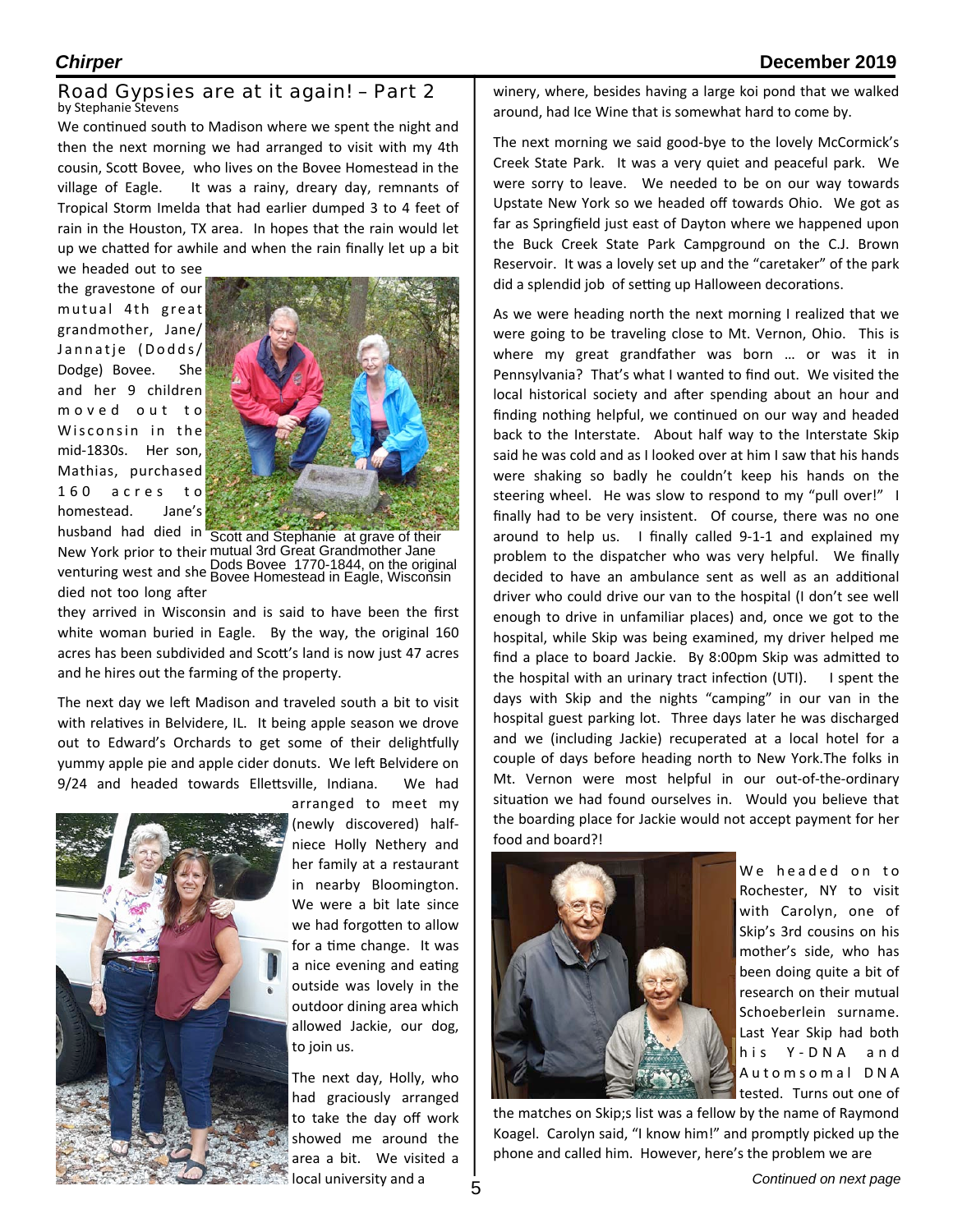# *Chirper* **December 2019**

trying to figure out: Skip, Raymond, and Carolyn share a mutual great-great- grandmother. However, they descend from different children and there were a couple of illegitimate births and then all the rest of the children were "Schoeberlein". The first 2 children were given the name of Schoeberlein but we're not sure of the paternity.

We then drove up to Mexico, NY to the Appledale Farm for some of their famous apple cider donuts and a half gallon of fresh apple cider.. We then drove over to Pulaski to the Colosse Cheese Store to pick up some of their famous Rat Trap (extraextra sharp) Cheddar Cheese. Yum! Being well fortified and upon hearing that there had been quite a bit of damage along the shore of Lake Ontario resulting from new Great Lakes navigation water regulations, we went north to Sandy Creek to

see how the home that Skip and his parents built on the shore o f L a k e O n t a r i o fared. While d r i v i n g through the a r e a w e 



came across a neighbor who was more than happy to fill us in on the details of his neighbors over the years. We coincidentally happened upon their having a neighborhood BBQ and Skip got a chance to reacquaint with some of his childhood friends! Nice!! *This used to be a nice sandy beach. Not any more!*

On Sunday, October 6th, Skip and his high school class of 1960 held a reunion at a restaurant near Syracuse, NY. However, before heading over to the restaurant, Skip called his cousin Ken who lives in Camillus to see if they might be around for a visit later that afternoon. Unfortunately not. They caught up on a bit of family news and just before hanging up Ken dropped the shocking news that his middle brother had died of deep vein thrombosis the week before. This is the fellow who started the famous Doug's Fish Fry in Skaneateles, NY. With heavy hearts we went on to the high school reunion but decided that for dinner we would drive out to the Fry. Great food! But a bittersweet encore.

The next morning we drove in to Syracuse to see if we could find some residences of long ago ancestors of Skip's. Didn't find too many. Most of the addresses are now either parking lots or part of the low income 'Projects' in downtown Syracuse.

Tuesday October 8th was decision day ... were we going to head south or were we going to head into New England? We finally decided to head south since there was a pending early big snow storm headed east. We could easily have gotten to Maine but the bigger question was could we get back out before the storm

hit that area? After much deliberation we finally decided to head to South Syracuse to seek out the Onondaga Valley Cemetery where Skip's cousin, Doug, had just been buried and then continued on south ..

Regarding "color" that we did or did not see: Well, while we were going over the Cascades in Washington several weeks ago we saw just the beginning of yellowing of leaves. We *finally* saw some REAL color just as we were leaving New York at a rest area. This rest area was of interest not just for the color but also

for the treatment of human waste! At what we believe now to have been the Whitney Point Rest Area, we needed the use of restrooms. But there, in the midst of very modern facilities were PIT



TOILETS! But not ordinary pit toilets. Here were modern plastic toilet bowls but without liquid in the base of the bowls but instead a long vertical shaft with an elbow at the bottom! So you go to use the toilet and most of the debris falls down the shaft, but not all. When you are done, you get up and push a little black button. That's when things really start getting interesting! In a few moments, the toilet starts exuding frothy bubbles from under the inside lip of the toilet. This process continues as the froth crawls uniformly down the inside of the basin, picking up toilet paper, liquid waste and other residual debris as it slowly flows towards the pit! Sanitizing and cleaning in an ecologically sound water conservation single step. All done right there! And with no foul smells!! Most interesting!

We continued south to Virginia to visit with one of Skip's cousins and then continued to Myrtle Beach to visit with another of Skip's cousins. Then . . . . WESTWARD HO! or CALIFORNIA HERE WE COME!! We made the turn and headed in a generally westerly direction. We left .Myrtle Beach and all its glitz and chaos to travel the backroads to Georgia. We noted that the topography changed as we headed west. It became much hillier and the soil became red with iron rich clay. We overnighted at the Hickory Knob State Park and Resort. We did not partake in any of the "resort" offerings but the secluded campground was nicely quiet. It began to rain overnight and as we left the park in the morning it was still drizzling. In fact it was wet the rest of the day! We took a really interesting route as we headed west, again on backroads. We could easily imagine someone's 'still' (moonshine, that is!) back in the woods, and the road itself was an up hill and down dale road. Very interesting.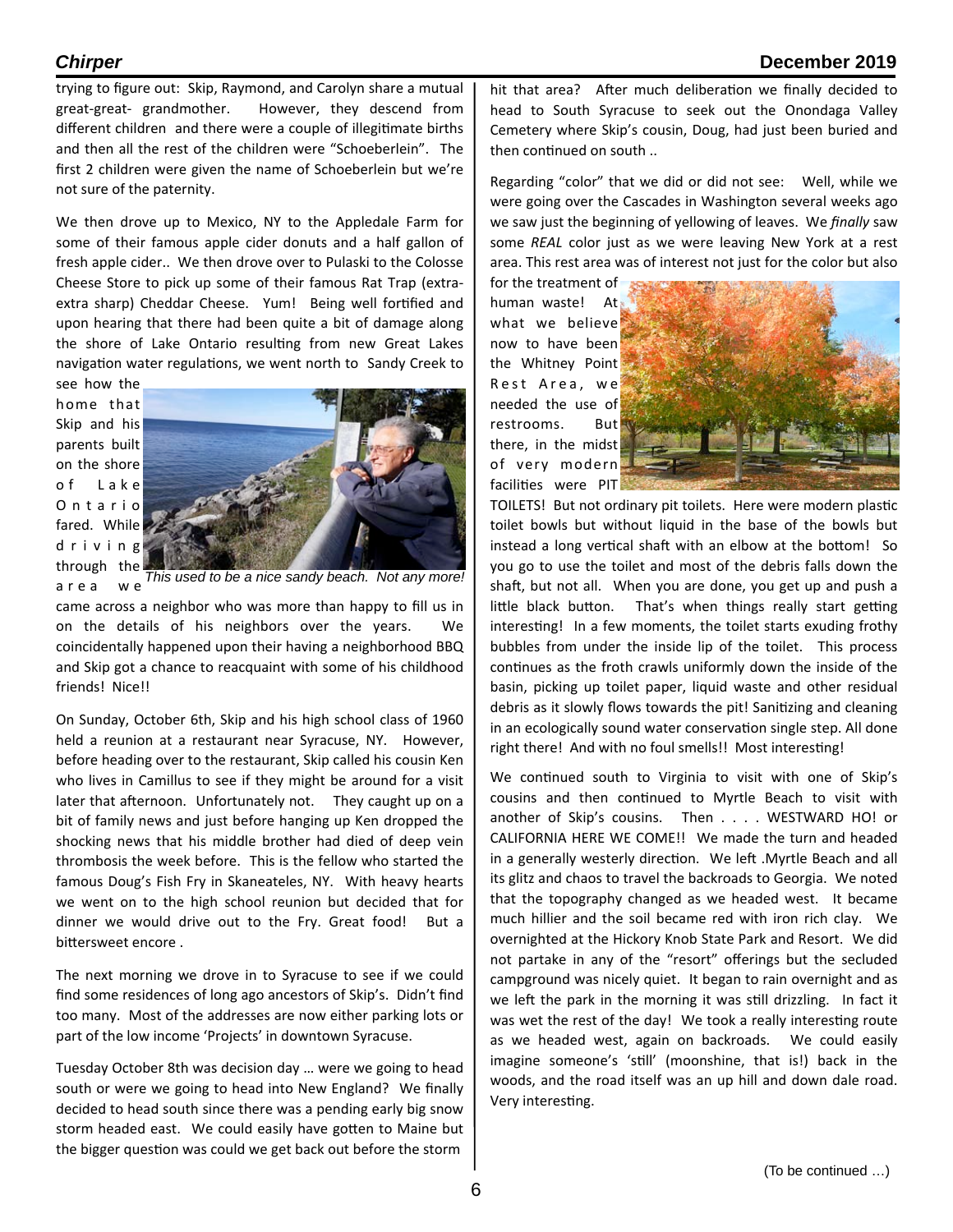